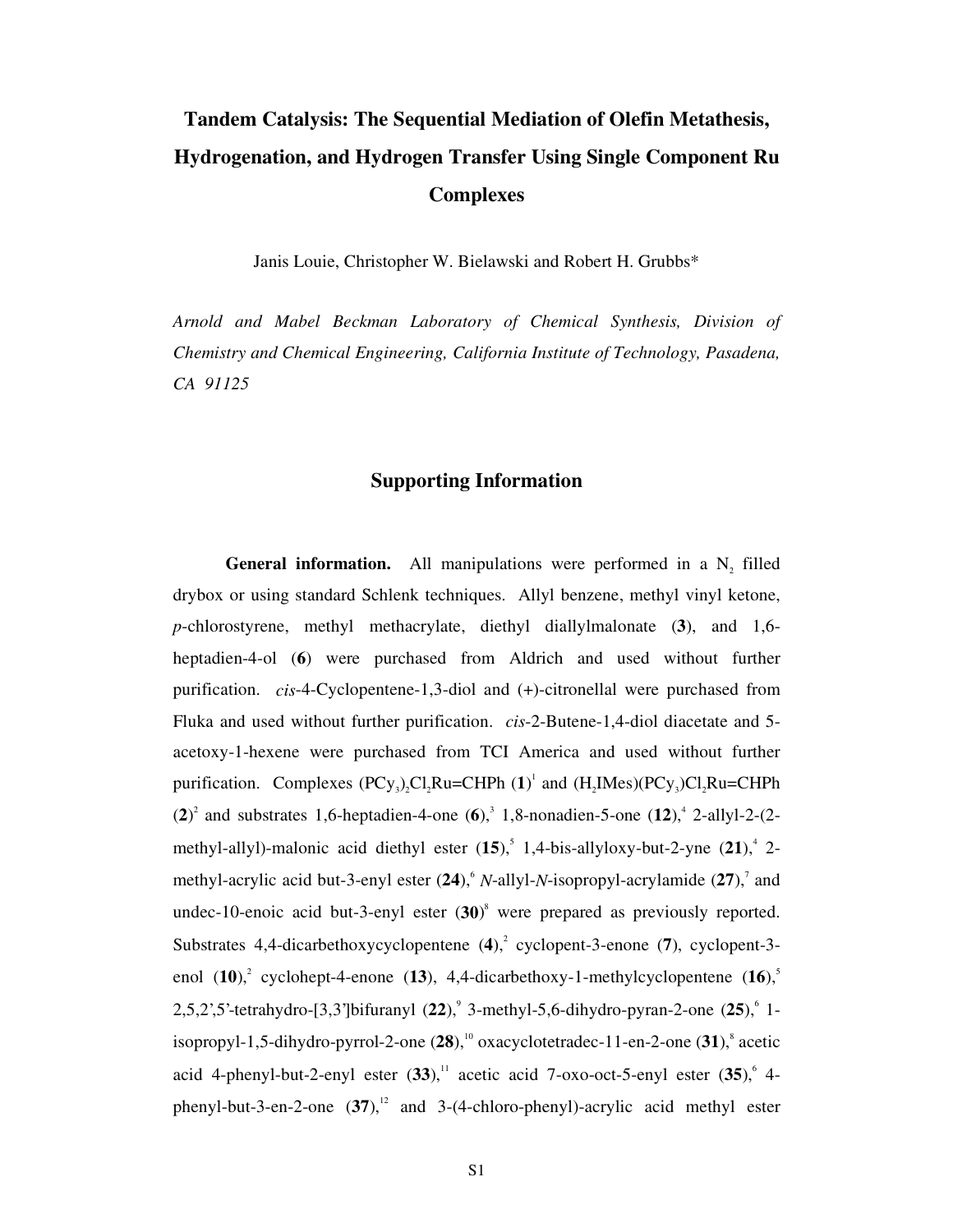$(39)^{12}$  are known metathesis products.  $H(300 \text{ MHz})$  and  $H(75 \text{ MHz})$  spectra were recorded on a GE-300 NMR, referenced to residual protiated solvent (resonances downfield to the standard are reported as positive), and are reported in parts per million (ppm). Multiplicities are abbreviated as follows: singlet (s), doublet (d), triplet (t), and multiplet (m). Low-resolution mass spectra were obtained on a Hewlett Packard 5890 series II gas chromatograph interfaced with a Hewlett Packard 5989A mass spectrometer. IR spectra were recorded on a Perkin-Elmer Paragon 1000 FT-IR spectrometer. Specific rotations  $[\alpha]_p$  were determined on a Jasco Model P-1010 polarimeter in methanol and are given in  $10^{-1}$  deg cm<sup>2</sup> g<sup>-1</sup>. Elemental analyses were performed at Midwest Microlab LLC., Indianapolis, IN. High-resolution mass spectra (HR-MS) (EI and FAB) were provided by the UCR Mass Spectrometry Facility (University of California, Riverside).

**General Tandem Metathesis – Hydrogenation Procedure.** Olefin substrate(s) (∼0.5 mmol), mesitylene or 1,3,5- trimethoxybenzene (∼0.2 mmol, internal standard), and  $(PCy_3)_2Cl_2Ru=CHPh (1)$  or  $(H_2IMes)(PCy_3)Cl_2Ru=CHPh (2) (15 - 45)$ µmol) were dissolved in dichloromethane or 1,2-dichloroethane in a screw top vial. The vial was sealed with a cap containing a PTFE septum, removed from the drybox, and placed under an atmosphere of Ar. The reaction mixture was heated to 40  $\degree$ C for 1 h (or until complete consumption of starting material was observed by GC). Then, either a balloon of  $H_2$  was attached *via* a syringe needle or the reaction mixture was transferred to a Fisher-Porter bottle (H, pressures  $~100$  psi) or a Parr bomb (H, pressures >100 psi) and the desired amount of hydrogen was introduced to the reaction. After heating the vessel at 70  $\degree$ C for 8-24 h, the reaction mixture was cooled to ambient temperature, reduced in volume to ∼0.5 mL (*via* a rotary evaporator) and purified directly on a silica gel column (hexanes/ethyl acetate as eluent).

**Cyclopentane-1,1-dicarboxylic acid diethyl ester (5, Table 1, entry 1a).**13 Using the general procedure with diethyl diallyl malonate (**3**, 125 µL, 0.52 mmol), mesitylene (25  $\mu$ L, 0.18 mmol), (PCy<sub>3</sub>)<sub>2</sub>Cl<sub>2</sub>Ru=CHPh (1) (25 mg, 31  $\mu$ mol), and 5 mL of 1,2-dichloroethane afforded 106 mg (95%) cyclopentane-1,1-dicarboxylic acid diethyl ester as a colorless oil. <sup>1</sup>H NMR (300 MHz, CDCl<sub>3</sub>, ppm):  $\delta$  4.17 (q, *J*=7.1 Hz, 4 H), 2.18 (t, *J*=6.0 Hz, 4H), 1.68 (quint, *J*=4.1 Hz, 4H), 1.24 (t, *J*=7.1 Hz,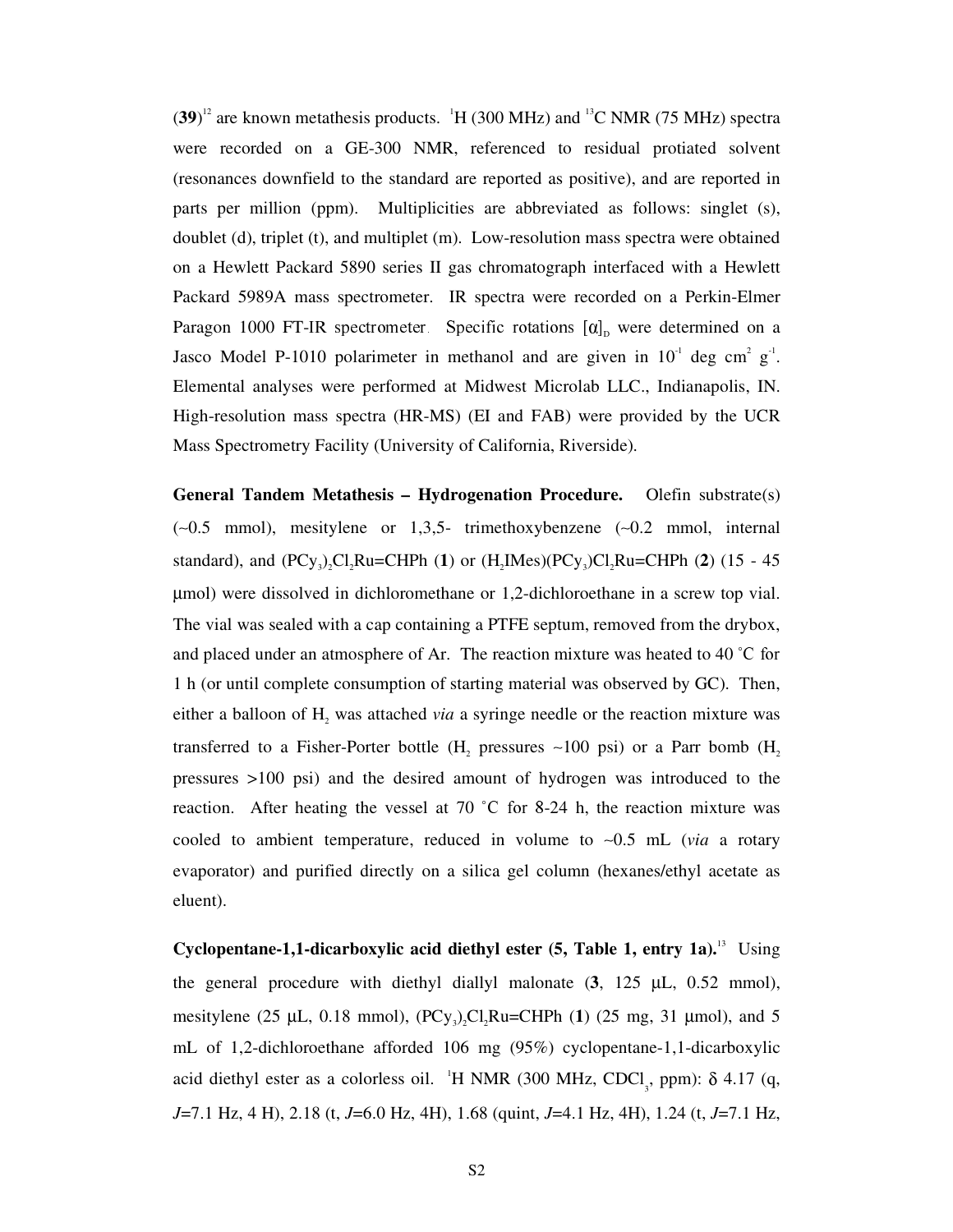6H); <sup>13</sup>C {<sup>1</sup>H} NMR (75 MHz, CDCl<sub>3</sub>, ppm): δ 172.9, 61.4, 60.5, 34.7, 25.7, 14.3; IR (neat): 2981 (s), 2875 (m), 1731 (vs, C=O), 1447 (s), 1390 (m), 1367 (s), 1324 (m), 1260 (vs), 1176 (vs), 1098 (s), 1078 (s), 1028 (s), 953 (w), 908 (w), 862 (m), 754 (w), 705 (w).

**Cyclopentanone (8, Table 1, entry 1b).** Using the general procedure with hepta-1,6-dien-4-one (**6**, 50 mg, 0.45 mmol), mesitylene (35 µL, 0.25 mmol),  $(PCy_3)$ , Cl<sub>3</sub>Ru=CHPh (1) (12 mg, 15 µmol), and 5 mL of 1,2-dichloroethane quantitatively afforded cyclopentanone (determined by GC/GC-MS analysis).

**Cyclopentanol (11, Table 1, entry 1c).** Using the general procedure with hepta-1,6 dien-4-ol (**9**, 53 mg, 0.47 mmol), mesitylene (35 µL, 0.25 mmol),  $(H_2$ IMes $)(PCy_3)Cl_2$ Ru=CHPh (1) (15 mg, 18  $\mu$ mol), and 5 mL of 1,2-dichloroethane quantitatively afforded cyclopentanol (determined by GC/GC-MS analysis).

**Cycloheptanone (14, Table 1, entry 2).** Using the general procedure with 1,8 nonadien-5-one (**12**, 60 mg, 0.43 mmol), mesitylene (15 µL, 0.11 mmol),  $(H, \text{Imes})(PCy)$ ,  $Cl, Ru=CHPh (2, 10 mg, 12 \mu mol)$ , and  $25 mL of 1, 2-dichloroethane$ afforded 39 mg (81%, 86% by conversion of **12**) of cycloheptanone as a colorless oil. All spectra were identical to an authentic sample purchased from Aldrich.

**3-Methyl-cyclopentane-1,1-dicarboxylic acid diethyl ester (17, Table 1, entry 3).**14 Using the general procedure with 2-allyl-2-(2-methyl-allyl)-malonic acid diethyl ester (15, 100 mg, 0.39 mmol), mesitylene (25  $\mu$ L, 0.18 mmol), (PCy<sub>3</sub>)<sub>2</sub>Cl<sub>2</sub>Ru=CHPh (**1**) (10 mg, 12 µmol), and 5 mL of 1,2-dichloroethane afforded a 70% conversion to product **17** (determined by GC/GC-MS analysis).

**3-Allyloxy-5-(2-methallyloxy)-cyclopentene (18).** This compound was prepared using a modified procedure of 3,5-cyclopentenediol bis(allyl) ether (see ref. 9). A 20 mL round bottom flask was charged with 391 mg (3.91 mmol) of *cis*-4 cyclopentene-1,3-diol and dissolved in 15 mL of dry DMF. After cooling the resulting solution to 0  $\degree$ C, the slow addition of 94 mg (3.92 mmol) of NaH resulted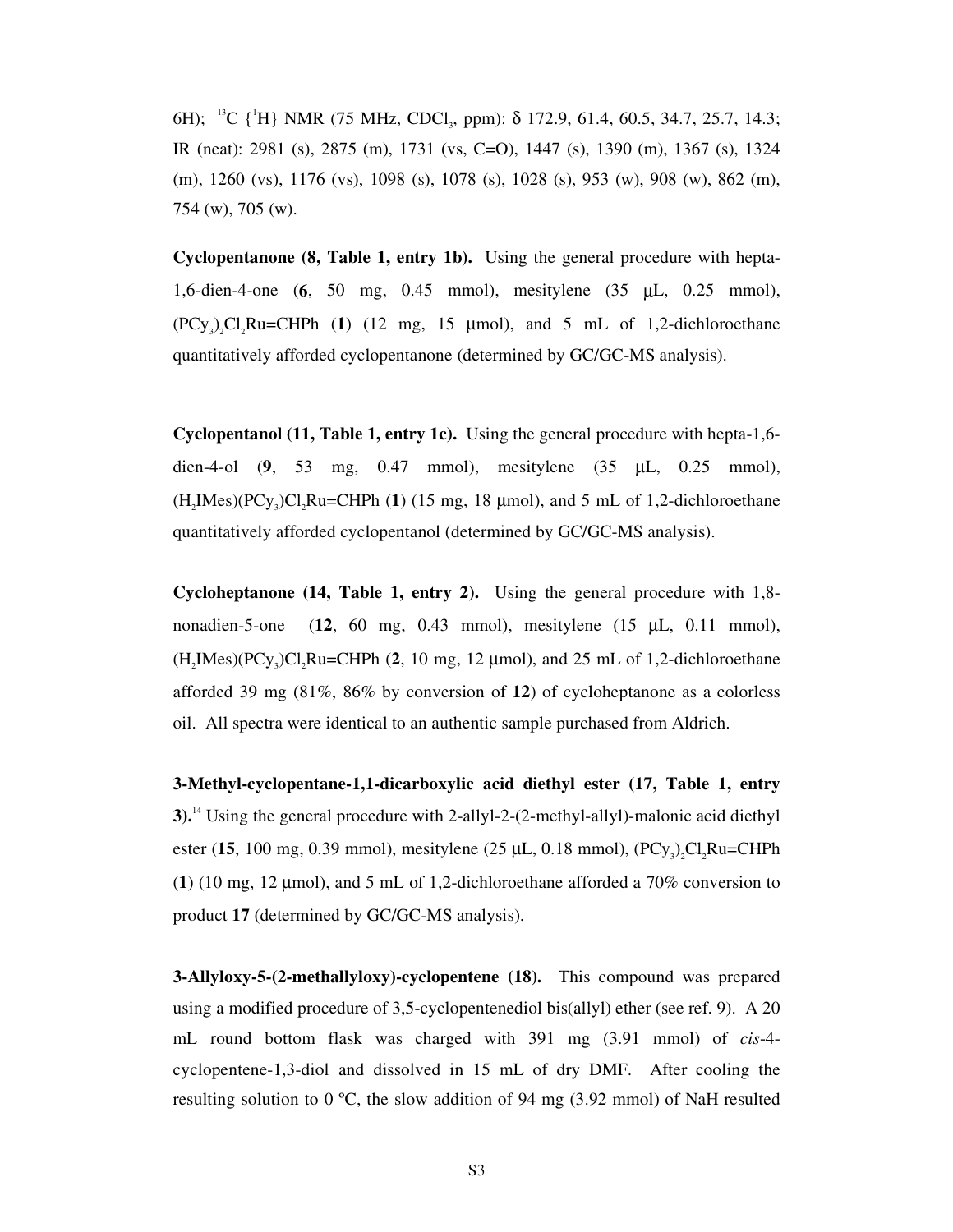in the immediate bubbling of  $H_2$ . After stirring at 0 °C for 30 min, 0.43 mL (4.26 mmol) of 3-bromo-2-methyl-propene (methallyl bromide) was added *via* syringe to the suspension and the reaction mixture was allowed to warm to room temperature. After 8 h at room temperature, the resulting yellow solution was diluted with water (30 mL) and extracted with Et,  $O(5 \times 20 \text{ mL})$ . After concentrating the organic layer to a yellow oil, purification *via* column chromatography (silica gel, hexanes/ethyl acetate as eluent) afforded 452 mg (75% yield) of 4-(2-methyl-allyloxy)-cyclopent-2-enol as a clear, colorless oil. <sup>1</sup>H NMR (300 MHz, CDCl<sub>3</sub>, ppm): δ 6.01 (s, 2H), 4.96 (t, *J*=0.8 Hz, 1H), 4.88 (d, *J*=0.8 Hz, 1H), 4.64-4.56 (bdd, *J*=6.3 Hz and 4.4 Hz, 1H), 4.38-4.32 (m, 1H), 3.91 (t, *J*=1.4Hz, 2H), 2.70-2.56 (m, 1H), 2.08 (bs, 1H), 1.74 (s, 3H), 1.64-1.54 (dt, J=14 Hz and 5 Hz, 1H); <sup>13</sup>C {<sup>1</sup>H} NMR (75 MHz, CDCl<sub>3</sub>, ppm): δ 142.2, 137.0, 134.0, 112.2, 81.2, 74.9, 72.9, 40.9, 19.7; IR (neat): 3425 (br, vs), 2974 (m), 2939 (s), 1655 (s), 1451 (m), 1358 (m), 1322 (w), 1257 (w), 1180 (w), 1077 (vs), 899 (m), 764 (m); HR-MS calcd for  $C_9H_{14}O_2$  (M<sup>+</sup>): 154.0994, found 154.0992; Anal. calcd for  $C_{a}H_{14}O_{2}$ : C, 70.10; H, 9.15, found: C, 70.15; H, 8.90.

Note: the major byproduct of the above reaction was determined to be 3,5 bis-(2-methallyloxy)-cyclopentene (163 mg). <sup>1</sup>H NMR (300 MHz, CDCl<sub>3</sub>, ppm):  $\delta$ 6.02 (s, 2H), 4.97 (t, *J*=1.1 Hz, 2H), 4.87 (dd, *J*=1.4 Hz and 0.8 Hz, 2H), 4.38 (dd, *J*=6.3 Hz and 4.4 Hz, 2H), 3.90 (s, 4H), 2.68-2.56 (m, 1H), 1.75 (s, 6H), 1.70-1.60 (dt, J=14 Hz and 5 Hz, 1H); <sup>13</sup>C {<sup>1</sup>H} NMR (75 MHz, CDCl<sub>3</sub>, ppm):  $\delta$  142.4, 134.4, 111.9, 81.0, 72.4, 37.7, 19.7; IR (neat): 2975 (s), 2857 (m), 1655 (s), 1451 (m), 1370 (m), 1321 (w), 1257 (w), 1086 (m), 897 (m), 765 (w); HR-MS calcd for  $C_{13}H_{20}O_2$  (M<sup>+</sup>): 208.1463, found 208.1465; Anal. calcd for  $C_{13}H_{20}O_2$ : C, 74.96; H, 9.68, found: C, 75.13; H, 9.94.

A 20 mL round bottom flask was charged with 167 mg (1.08 mmol) of 4-(2 methyl-allyloxy)-cyclopent-2-enol and dissolved in 5.2 mL of dry DMF. After cooling the resulting solution to 0  $^{\circ}$ C, the slow addition of 125 mg (5.21 mmol) of NaH resulted in the immediate bubbling of H<sub>2</sub>. After stirring at 0  $\degree$ C for 30 min, 0.60 mL (6.93 mmol) of allyl bromide was added *via* syringe to the suspension and the reaction mixture was allowed to warm to room temperature. After 8 h at room temperature, the resulting yellow solution was diluted with water (15 mL) and extracted with  $Et_2O$  (3 x 10 mL). After concentrating the organic layer to a yellow oil, purification *via* column chromatography (silica gel, hexanes/ethyl acetate as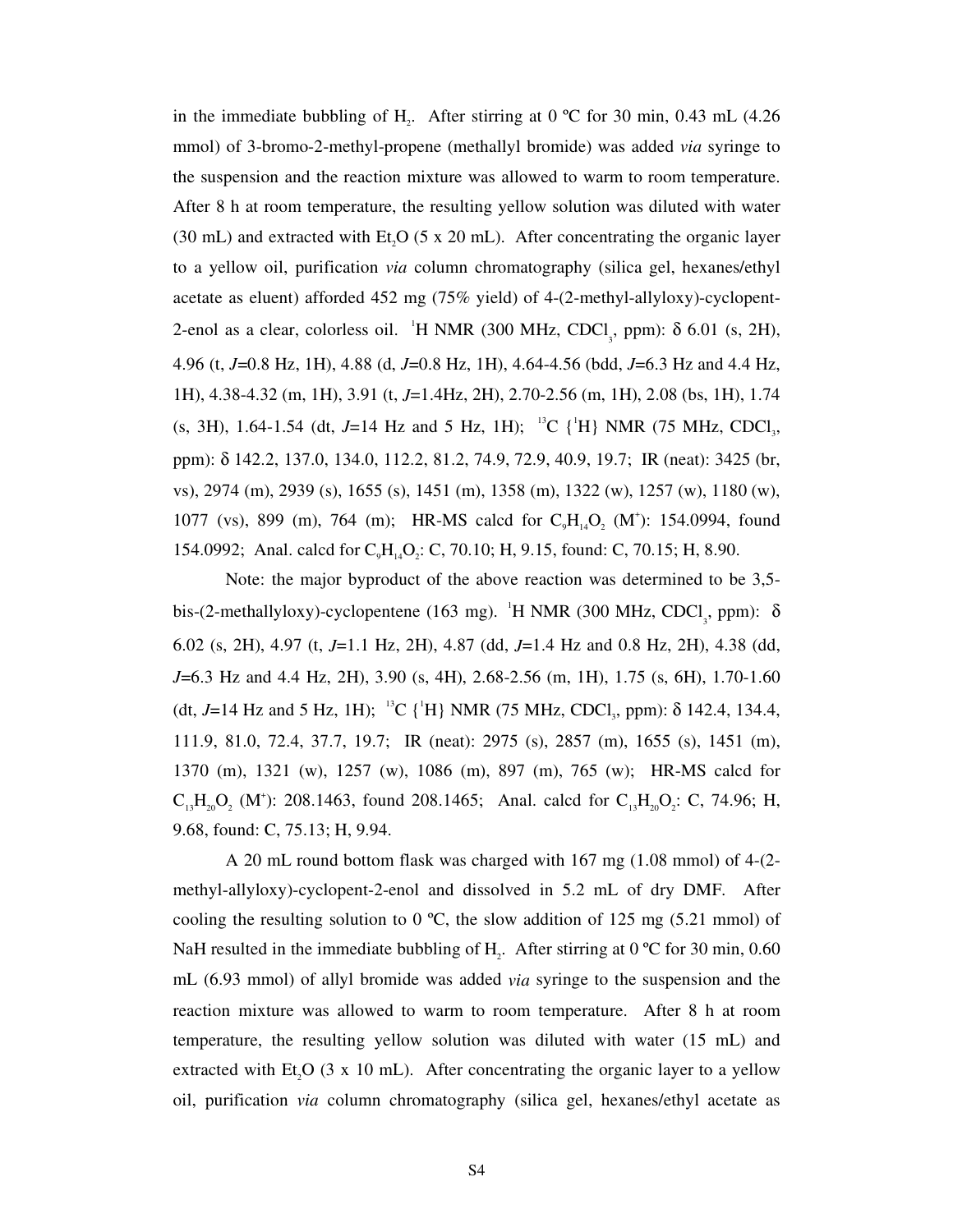eluent) afforded 3-allyloxy-5-(2-methallyloxy)-cyclopentene (**18**) in 83% yield (175 mg) as a clear, colorless oil. <sup>1</sup>H NMR (300 MHz, CDCl<sub>3</sub>, ppm): δ 6.03 (s, 2H), 6.02-5.88 (m, 1H), 5.27 (m, 1H), 5.15 (m, 1H), 4.97 (m, 1H), 4.87 (m, 1H), 4.40-4.33 (m, 2H), 4.00 (dt, *J*=5.5 Hz and 1.1 Hz, 2H), 3.90 (s, 2H), 2.69-2.57 (m, 1H), 1.73 (s, 3H), 1.71-1.60 (m, 1H); <sup>13</sup>C {<sup>1</sup>H} NMR (75 MHz, CDCl<sub>3</sub>, ppm):  $\delta$  142.4, 135.0, 134.5, 134.2, 116.7, 111.9, 81.1, 81.0, 72.5, 69.5, 37.7, 19.7; IR (neat): 3076 (m), 2975 (m), 2936 (m), 2855 (s), 1650 (m), 1456 (m), 1366 (s), 1322 (m), 1258 (w), 1190 (w), 1083 (vs), 993 (w), 899 (s), 763 (m); HR-MS calcd for  $C_{12}H_{18}O_2$  (M<sup>+</sup>): 194.1307, found 194.1309; Anal. calcd for  $C_{12}H_{18}O_2$ : C, 74.19; H, 9.34, found: C, 74.40; H, 9.23.

**2-(2,5-dihydro-furan-2-ylmethyl)-4-methyl-2,5-dihydrofuran (19)** Using the general metathesis procedure (no hydrogenation) with compound **18** (55 mg, 0.29 mmol), (H<sub>2</sub>IMes)(PCy<sub>3</sub>)Cl<sub>2</sub>Ru=CHPh (2, 8 mg, 9 μmol), mesitylene (25 μL, 0.18 mmol), and 6 mL of 1,2-dichloroethane afforded 43 mg (91%) of compound **19** as a colorless oil. <sup>1</sup>H NMR (300 MHz, CDCl<sub>3</sub>, ppm):  $\delta$  5.91 (m, 2H), 5.45 (d, *J*=1.4 Hz, 1H), 4.96-4.91 (m, 2H), 4.71-4.43 (m, 4H), 1.93-1.77 (m, 2H), 1.75 (m, 3H); 13C {<sup>1</sup>H} NMR (75 MHz, CDCl<sub>3</sub>, ppm): δ 136.3, 130.2, 126.4, 124.0, 84.2, 83.7, 77.9, 75.1, 42.4, 12.5; IR (neat): 2926 (m), 2857 (m), 1755 (s), 1644 (m), 1506 (w), 1445 (m), 1382 (w), 1341 (w), 1145 (w), 1071 (s), 993 (w), 818 (w), 757 (w), 696 (w), 601 (w); HR-MS calcd. for  $C_{10}H_{14}O_2$  (M+): 166.0994, found 166.0996; Anal. calcd for  $C_{10}H_{14}O_2$ : C, 72.26; H, 8.49, found: C, 72.40; H, 8.29.

**4-Methyl-2-(tetrahydro-furan-2-ylmethyl)-2,5-dihydro-furan (20, Table 1, entry 4).** Using the general procedure with compound **18** (55 mg, 0.29 mmol), mesitylene (10  $\mu$ L, 0.07 mmol), (H<sub>2</sub>IMes)(PCy<sub>3</sub>)Cl<sub>2</sub>Ru=CHPh (2, 8 mg, 9  $\mu$ mol), and 6 mL of 1,2-dichloroethane afforded 43 mg (90%) of compound **20** as a colorless oil. <sup>1</sup> H NMR (300 MHz, CDCl<sub>3</sub>, ppm): δ 5.45 (t, *J*=1.5 Hz, 1H), 4.91 (pseudo octet, *J*=1.9 Hz, 1H), 4.56-4.42 (m, 3H), 3.95-3.84 (m, 2H), 3.74-3.67 (m, 2H), 2.07-1.46 (m, 7H); <sup>13</sup>C {<sup>1</sup>H} NMR (75 MHz, CDCl<sub>3</sub>, ppm): δ 136.3, 123.9, 84.8, 77.8, 77.0, 67.8, 42.1, 31.8, 25.8, 12.5; IR (neat): 2931 (vs), 2890 (s), 1756 (vs), 1446 (m), 1381 (m),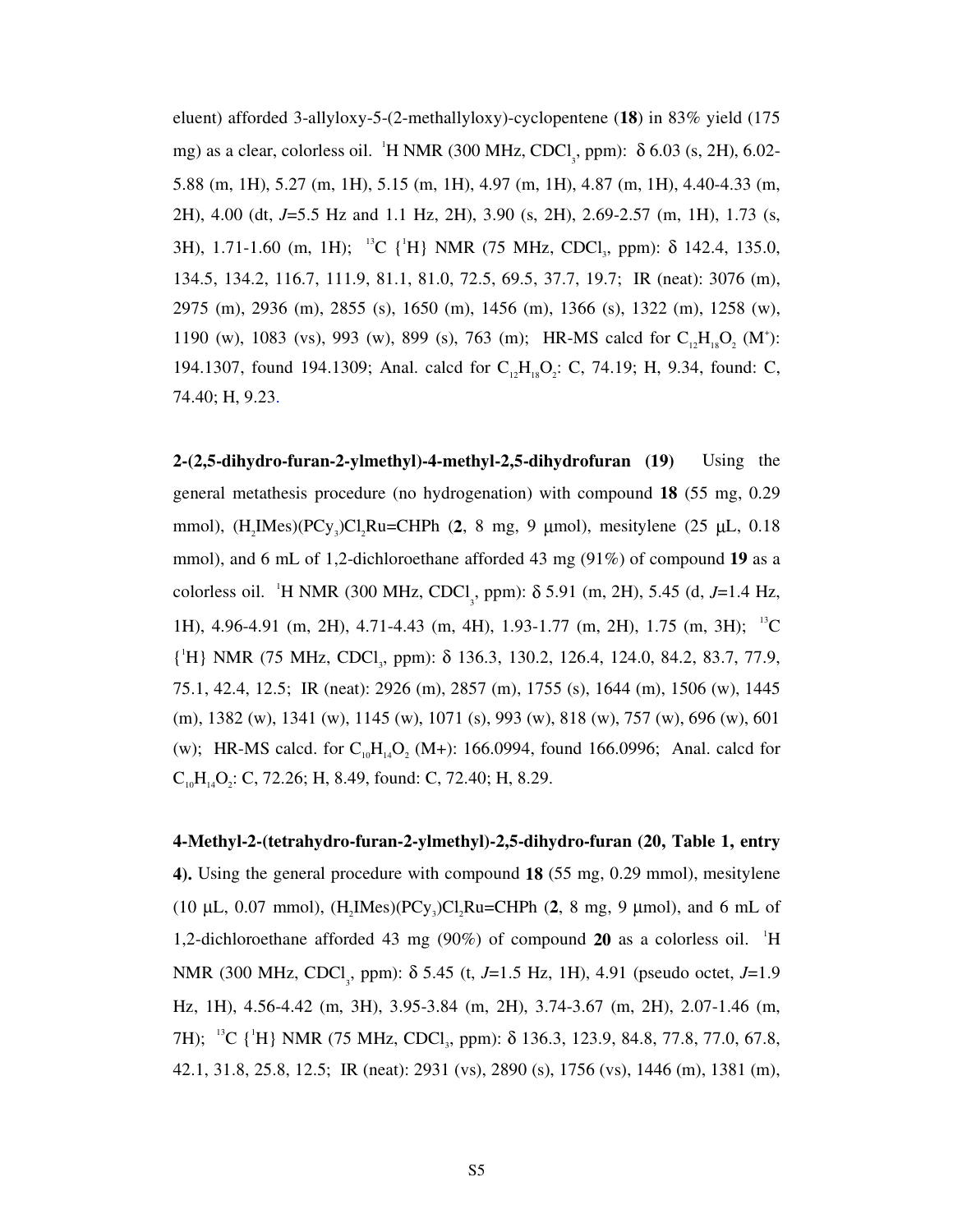1062 (vs), 764 (w), 613 (w); HR-MS calcd. for  $C_{10}H_{16}O_2$  (M+): 168.1150, found 168.1151. Anal. calcd for  $C_{10}H_{16}O_2$ : C, 71.39; H, 9.59, found: C, 71.50; H, 9.60.

**Octahydro-[3,3']bifuranyl (23, Table 1, entry 5).**<sup>15</sup> Using the general procedure with compound **21** (250 mg, 1.5 mmol), mesitylene (40 µL, 0.29 mmol),  $(PCy_3)$ , Cl<sub>3</sub>Ru=CHPh (1, 38 mg, 46 µmol), and 10 mL of dichloromethane afforded (an inseparable diastereomeric mixture) of compound **23** (198 mg, 93%) as a colorless oil. <sup>1</sup>H NMR (300 MHz, CDCl<sub>3</sub>, ppm):  $\delta$  3.95-3.80 (m, 4H), 3.79-3.69 (m, 2H), 3.47-3.40 (m, 1H), 3.39-3.33 (m, 1H), 2.20-1.93 (m, 4H), 1.70-1.47 (m, 2H); <sup>13</sup>C {<sup>1</sup>H} NMR (75 MHz, CDCl<sub>3</sub>, ppm): δ 72.2, 72.0, 68.0, 67.8, 42.8, 42.7, 31.4, 31.3; IR (neat): 2963 (s), 2931 (s) 2863 (s), 1474 (w), 1452 (m), 1367 (w), 1210 (w), 1079 (s), 1041 (m), 963 (w), 909 (s), 689 (m), 668 (w); HR-MS calcd. for  $C_8H_{14}O_2$ (M+): 142.0994, found 142.0996; Anal. calcd for  $C_sH_{14}O_2$ : C, 67.57; H, 9.92, found: C, 67.71; H, 9.71.

**3-Methyl-tetrahydro-pyran-2-one** (26, Table 1, entry 6).<sup>16</sup> Using the general procedure with compound 24 (160 mg, 1.14 mmol), mesitylene (25 µL, 0.18 mmol),  $(H_2$ IMes $)(PCy_3)Cl_2$ Ru=CHPh (2, 37 mg, 44  $\mu$ mol), and 5 mL of 1,2-dichloroethane afforded 100 mg (77%, 85% by conversion of **24**) of compound **26** as a colorless oil. <sup>1</sup>H NMR (300 MHz, CDCl<sub>3</sub>, ppm):  $\delta$  4.06 (t, *J*=6.6. Hz, 2H), 2.53 (dt, *J*<sub>1</sub>=7.14 Hz, *J*<sub>2</sub>=6.9 Hz, 1H), 1.69-1.59 (m, 2H), 1.41-1.36 (m, 2H), 1.16 (d *J*=6.9 Hz, 3H); <sup>13</sup>C {'H} NMR (75 MHz, CDCl<sub>3</sub>, ppm): δ 177.2, 64.4, 34.3, 28.9, 25.9, 19.4; IR (neat): 2973 (vs), 2876 (s), 1732 (vs, C=O), 1471 (s), 1391 (s), 1366 (w), 1344 (m), 1261 (s), 1193 (s), 1157 (s), 1078 (s), 1029 (w), 984 (m), 930 (w), 907 (w), 843 (w), 753 (m), 700 (w).

**1-Isopropyl-pyrrolidin-2-one (29, Table 1, entry 7).**<sup>17</sup> Using the general procedure with compound **27** (97 mg, 0.63 mmol), mesitylene (25 µL, 0.18 mmol),  $(H_2$ IMes $)(PCy_3)Cl_2$ Ru=CHPh (2, 20 mg, 24  $\mu$ mol), and 5 mL of 1,2-dichloroethane afforded 68 mg (84%, 94% by conversion of **27**) of compound **29** as a colorless oil. <sup>1</sup>H NMR (300 MHz, CDCl<sub>3</sub>, ppm): δ 4.37 (sept, *J*=6.9 Hz, 1H), 3.33 (t, *J*=6.9 Hz, 2H), 2.38 (t, *J*=7.7 Hz, 2H), 1.99 (quint, *J*=7.7 Hz, 2H), 1.13 (d, *J*=6.6 Hz, 6H); 13C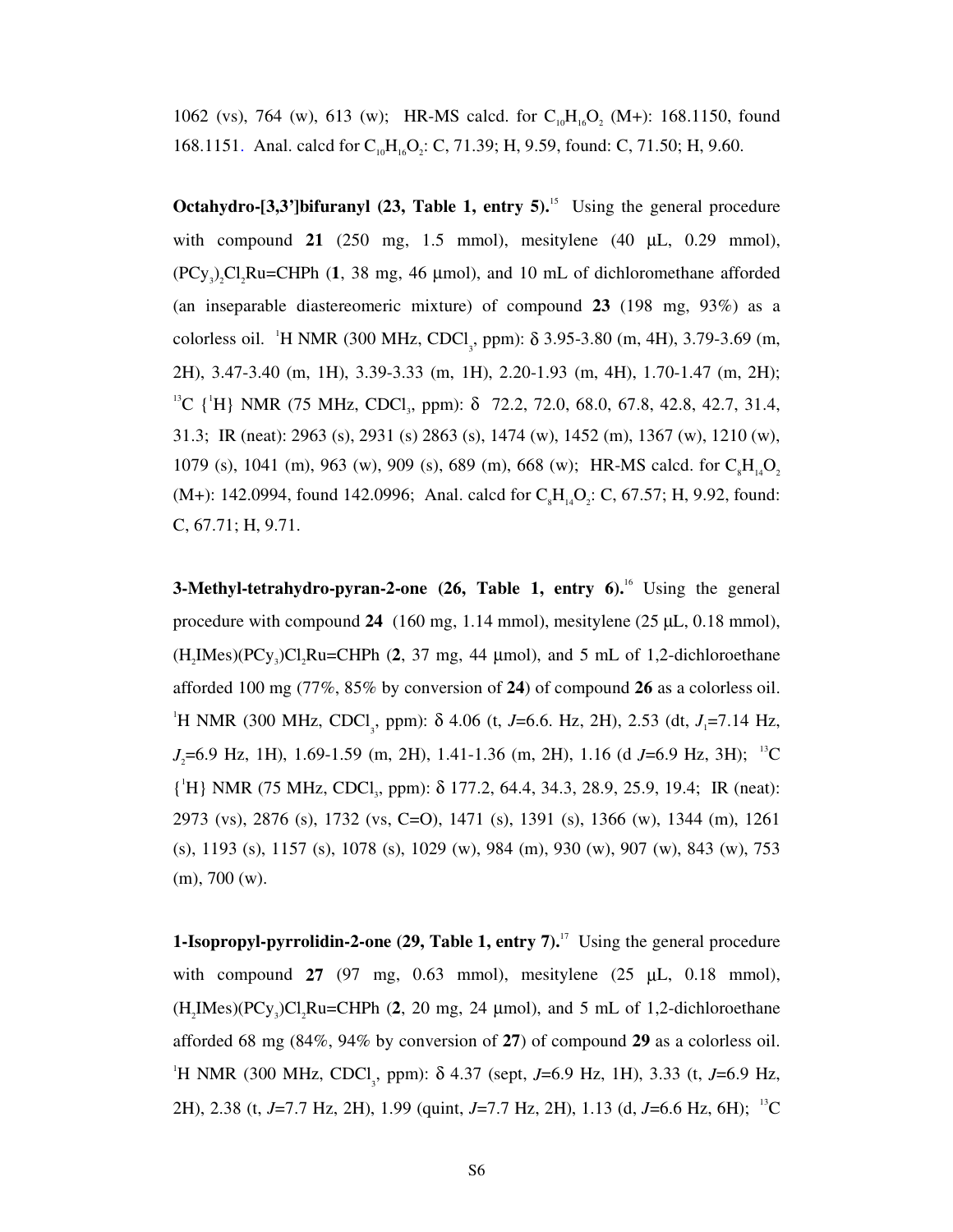{'H} NMR (75 MHz, CDCl<sub>3</sub>, ppm): δ 174.4, 42.5, 41.9, 31.8, 20.0, 18.2; IR (neat): 2970 (s), 2927 (s), 1938 (w), 1676 (vs, C=O), 1493 (w), 1462 (m), 1424 (m), 1367 (m), 1312 (w), 1288 (s), 1241 (s), 1169 (w), 1128 (m), 1066 (m), 1012 (w), 932 (w), 878 (w), 842 (w), 736 (w), 651 (m).

**Oxa-cyclotetradecan-2-one (32, Table 1, entry 8).**<sup>18</sup> Using the general procedure with undec-10-enoic acid but-3-enyl ester **30** (120 mg, 0.50 mmol), 1,3,5 trimethoxybenzene (68 mg, 0.40 mmol),  $(PCy)$ ,  $Cl$ ,  $Ru=CHPh$   $(1, 17$  mg, 21  $µ$ mol), and 150 mL of 1,2-dichloroethane afforded 98 mg (84%, 93% by conversion of **30**) of compound 32 as a colorless oil. <sup>1</sup>H NMR (300 MHz, CDCl<sub>3</sub>, ppm): δ 4.15 (t, *J*=5.5 Hz, 2H), 2.38 (t, *J*=6.3 Hz, 2H), 1.68-1.62 (m, 4H), 1.37-1.27 (m, 16H); <sup>13</sup>C { 1 H} NMR (75 MHz, CDCl3, ppm): δ 174.2, 63.5, 34.6, 27.9, 26.4, 26.3, 26.1, 25.9, 24.9, 24.8, 24.2, 23.9, 22.9; IR (neat): 2928 (vs), 2859 (s), 1736 (vs, C=O), 1461 (s), 1384 (w), 1346 (w), 1243 (m), 1169 (m), 1143 (m), 1106 (w), 1055 (w), 998 (w), 950 (w), 905 (w), 808 (w), 718 (w).

**Acetic acid 4-phenyl-butyl ester (34, Table 2, entry 1).**19 Using the general procedure allyl benzene (100 mg, 0.85 mmol), *cis*-2-butene-1,4-diol diacetate (300 mg, 1.7 mmol,), mesitylene (30 μL, 0.22 mmol), (H<sub>2</sub>IMes)(PCy<sub>3</sub>)Cl<sub>2</sub>Ru=CHPh (**2**, 20 mg, 25 µmol), and 5 mL of 1,2-dichloroethane afforded 135 mg (83%, 91% by conversion of allyl benzene) of compound 34 as a colorless oil. <sup>1</sup>H NMR (300 MHz, CDCl<sub>3</sub>, ppm): δ 7.34-7.19 (m, 5H), 4.10 (t, *J*=6.3 Hz, 2H), 2.67 (t, *J*=7.1 Hz, 2H), 2.08 (s, 3H), 1.73-1.68 (m, 4H); <sup>13</sup>C {<sup>1</sup>H} NMR (75 MHz, CDCl<sub>3</sub>, ppm):  $\delta$  171.4, 142.2, 128.6, 128.5, 126.0, 64.6, 35.7, 28.4, 27.9, 21.2; IR (neat): 3086 (w), 3063 (m), 3027 (s), 2940 (vs), 2861 (s), 1947 (w), 1873 (w), 1739 (vs, C=O), 1604 (m), 1584 (w), 1496 (m), 1454 (s), 1387 (m), 1366 (s), 1241 (vs), 1043 (vs), 970 (w), 951 (w), 909 (w), 848 (w), 789 (w), 749 (s), 700 (s), 635 (w), 607 (m), 572 (w).

Acetic acid 6-oxo-octyl ester (36, Table 2, entry 2).<sup>20</sup> Using the general procedure methyl vinyl ketone (200 µL, 2.4 mmol), 5-acetoxy-1-hexene (200 µL, 1.2 mmol,), mesitylene (45  $\mu$ L, 0.32 mmol), (H<sub>2</sub>IMes)(PC<sub>Y<sub>3</sub>)Cl<sub>3</sub>Ru=CHPh (2, 33 mg, 35  $\mu$ mol),</sub> and 5 mL of 1,2-dichloroethane afforded 172 mg (77%, 91% by conversion of 5-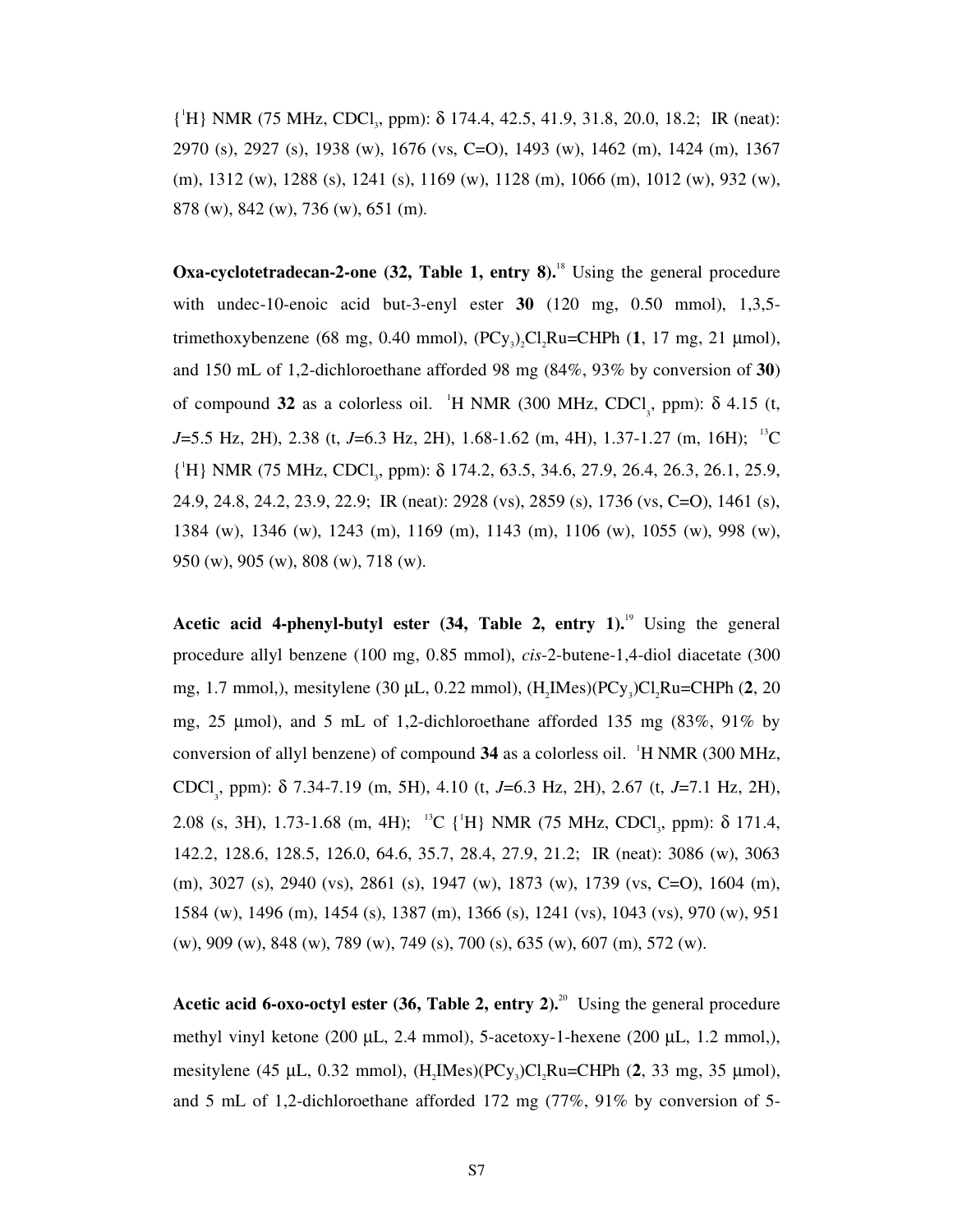acetoxy-1-hexene) of compound **36** as a colorless oil.  $H NMR$  (300 MHz, CDCl<sub>3</sub>, ppm): δ 4.04 (t, *J*=6.9 Hz, 2H), 2.43 (t, *J*=7.7 Hz, 2H), 2.13 (s, 3H), 2.04 (s, 3H), 1.64-1.55 (m, 4H), 1.36-1.30 (m, 4H); <sup>13</sup>C {<sup>1</sup>H} NMR (75 MHz, CDCl<sub>3</sub>, ppm): δ 209.3, 171.4, 64.6, 43.8, 30.1, 28.9, 25.9, 23.8, 21.2; IR (neat): 2938 (vs), 2860 (s), 1736 (vs, C=O), 1464 (m), 1434 (w), 1387 (w), 1366 (s), 1243 (vs), 1163 (m), 1039 (s), 954 (w), 721 (w), 634 (w), 607 (w).

**4-Phenyl-butan-2-one (38, Table 2, entry 3).** Using the general procedure with methyl vinyl ketone (75 µL, 0.9 mmol), styrene (200 µL, 1.75 mmol,), mesitylene  $(30 \mu L, 0.22 \text{ mmol})$ ,  $(H,$ IMes $)(PCV,$ <sub>2</sub> $)Cl,$ Ru=CHPh  $(2, 38 \text{ mg}, 45 \mu \text{mol})$ , and 5 mL of 1,2-dichloroethane afforded 106 mg (80%, 94% by conversion of methyl vinyl ketone) of compound **38** as a colorless oil. All spectra were identical to an authentic sample purchased from Aldrich. <sup>'</sup>H NMR (300 MHz, CDCl<sub>3</sub>, ppm):  $\delta$  7.33-7.19 (m, 5H), 2.92 (t, J=7.3 Hz, 2H), 2.78 (t, J=7.3 Hz, 2H), 2.16 (s, 3H); <sup>13</sup>C {<sup>1</sup>H} NMR (75) MHz, CDCl<sub>3</sub>, ppm): δ 208.2, 141.2, 128.7, 128.5, 126.3, 45.4, 30.3, 29.9; IR (neat): 3086 (m), 3062 (m), 3028 (m), 2926 (s), 1716 (vs, C=O), 1603 (m), 1497 (m), 1454 (m), 1409 (w), 1359 (s), 1242 (w), 1162 (s), 1080 (w), 1031 (w), 964 (w), 750 (s), 700 (s).

**3-(4-Chloro-phenyl)-propionic acid methyl ester (40, Table 2, entry 4).**21 Using the general procedure, methyl acrylate (210 µL, 2.3 mmol), *p*-chlorostyrene (140 µL, 1.2 mmol,), mesitylene (45  $\mu$ L, 0.32 mmol), (H<sub>2</sub>IMes)(PCy<sub>3</sub>)Cl<sub>2</sub>Ru=CHPh (2, 33 mg, 35 µmol), and 5 mL of 1,2-dichloroethane afforded 160 mg (69%, 75% by conversion of *p*-chlorostyrene) of compound  $40$  as a colorless oil. <sup>1</sup>H NMR (300 MHz, CDCl<sub>3</sub>, ppm): δ 7.26 (d, *J*=8.5 Hz, 2H), 7.14 (d, *J*=8.5 Hz, 2H), 3.67 (s, 3H), 2.93 (t, J=7.4 Hz, 2H), 2.62 (t, J=7.4 Hz, 2H); <sup>13</sup>C {<sup>1</sup>H} NMR (75 MHz, CDCl<sub>3</sub>, ppm): δ 173.2, 139.1, 132.2, 129.9, 128.8, 51.9, 35.7, 30.4; IR (neat): 3028 (m), 2996 (m), 2952 (s), 2846 (m), 1898 (w), 1732 (vs, C=O), 1598 (w), 1577 (w), 1494 (s), 1436 (s), 1409 (m), 1365 (s), 1295 (m), 1197 (vs), 1093 (s), 1016 (s), 988 (m), 952 (w), 901 (w), 820 (s), 782 (w), 727 (w), 716 (w), 638 (m), 516 (m).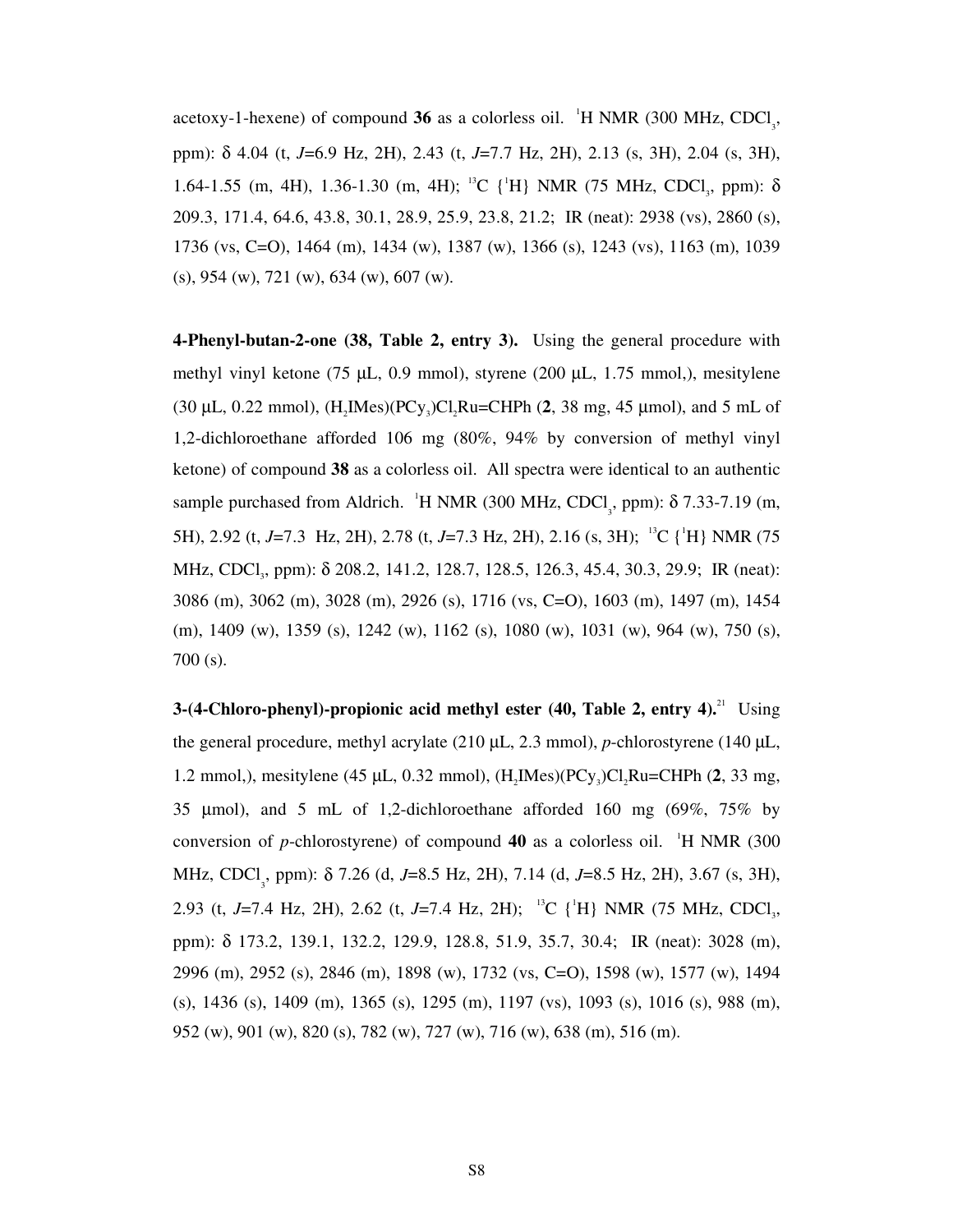**4-Phenyl-but-3-en-2-ol (41).**<sup>22</sup> Methyl vinyl ketone (75  $\mu$ L, 0.9 mmol), styrene (200)  $\mu$ L, 1.75 mmol,), mesitylene (30  $\mu$ L, 0.22 mmol), and (H<sub>2</sub>IMes)(PCy<sub>3</sub>)Cl<sub>2</sub>Ru=CHPh (**2**, 38 mg, 45 µmol) were dissolved in 5 mL of 1,2-dichloroethane in a screw top vial. The vial was sealed with a cap containing a PTFE septum and removed from the drybox. The reaction mixture was heated to 40 °C for 12 h (85% consumption of methyl vinyl ketone was observed by GC). (The following corresponds to "Method B" in the text.) The reaction vessel was then charged with NaOH (10 mg, 0.25 mmol), ethylene diamine (3.1 µL, 0.047 mmol) and isopropanol (5 mL) and a balloon of H<sub>2</sub> was attached *via* a syringe needle. The reaction was stirred at room temperature for 12 h. The reaction mixture was then diluted with  $CH_2Cl_2$  (5 mL), washed with H<sub>2</sub>O (3 x 3 mL), and then dried over  $K_2CO_3$ . The reaction mixture was then reduced in volume to 0.5 mL and purified directly on a silica gel column. The product was eluted with 10:1 hexanes:ethyl acetate to afford 110 mg (83%, 97% by conversion of methyl vinyl ketone) of compound 41 as a clear, colorless oil. <sup>1</sup>H NMR (300 MHz, CDCl<sub>3</sub>, ppm): δ 7.26-7.10 (m, 5H), 6.44 (dd, *J*=15.9 Hz, *J*=0.8 Hz, 1H), 6.13 (dd, *J*=15.9 Hz and 6.3 Hz, 1H), 4.36 (qd, *J*=6.3 Hz and 1.1 Hz, 1H), 1.46 (bs, 1H), 1.24 (d, J=6.3 Hz, 3H); <sup>13</sup>C {<sup>1</sup>H} NMR (75 MHz, CDCl<sub>3</sub>, ppm): δ 133.5, 129.4, 128.6, 128.4, 127.6, 126.4, 68.9, 23.4; IR (neat): 3356 (vs), 3084 (m), 3060 (m), 3028 (s), 2973 (s), 2926 (m), 2872 (m), 1958 (w), 1878 (w), 1814 (w), 1704 (w), 1658 (w), 1599 (w), 1578 (w), 1494 (m), 1480 (m), 1450 (m), 1368 (m), 1331 (w), 1298 (m), 1205 (w), 1180 (w), 1142 (s), 1059 (s), 968 (s), 943 (m), 876 (w), 855 (w), 825 (w), 749 (s), 694 (s), 680 (s).

**4-Phenyl-butan-2-ol (42).**<sup>23</sup> The following procedure corresponds to Method A + Method B as described in the text. Methyl vinyl ketone  $(75 \mu L, 0.9 \text{ mmol})$ , styrene (200 µL, 1.75 mmol,), mesitylene (30 µL, 0.22 mmol), and  $(H_2Mes)(PCy_3)Cl_2Ru=CHPh$  (2, 38 mg, 45 µmol) were dissolved in 5 mL of 1,2dichloroethane in a screw top vial. The vial was sealed with a cap containing a PTFE septum and removed from the drybox. The reaction mixture was heated to 40 °C under Ar for 12 h (85% consumption of methyl vinyl ketone was observed by GC). The reaction was then transferred to a Fisher-Porter bottle and pressured with 100 psi of  $H_2$ . Heating at 70 °C for 10 h quantitatively afforded **38** (by GC analysis). The reaction was then transferred to a vial containing NaOH (10 mg, 0.25 mmol)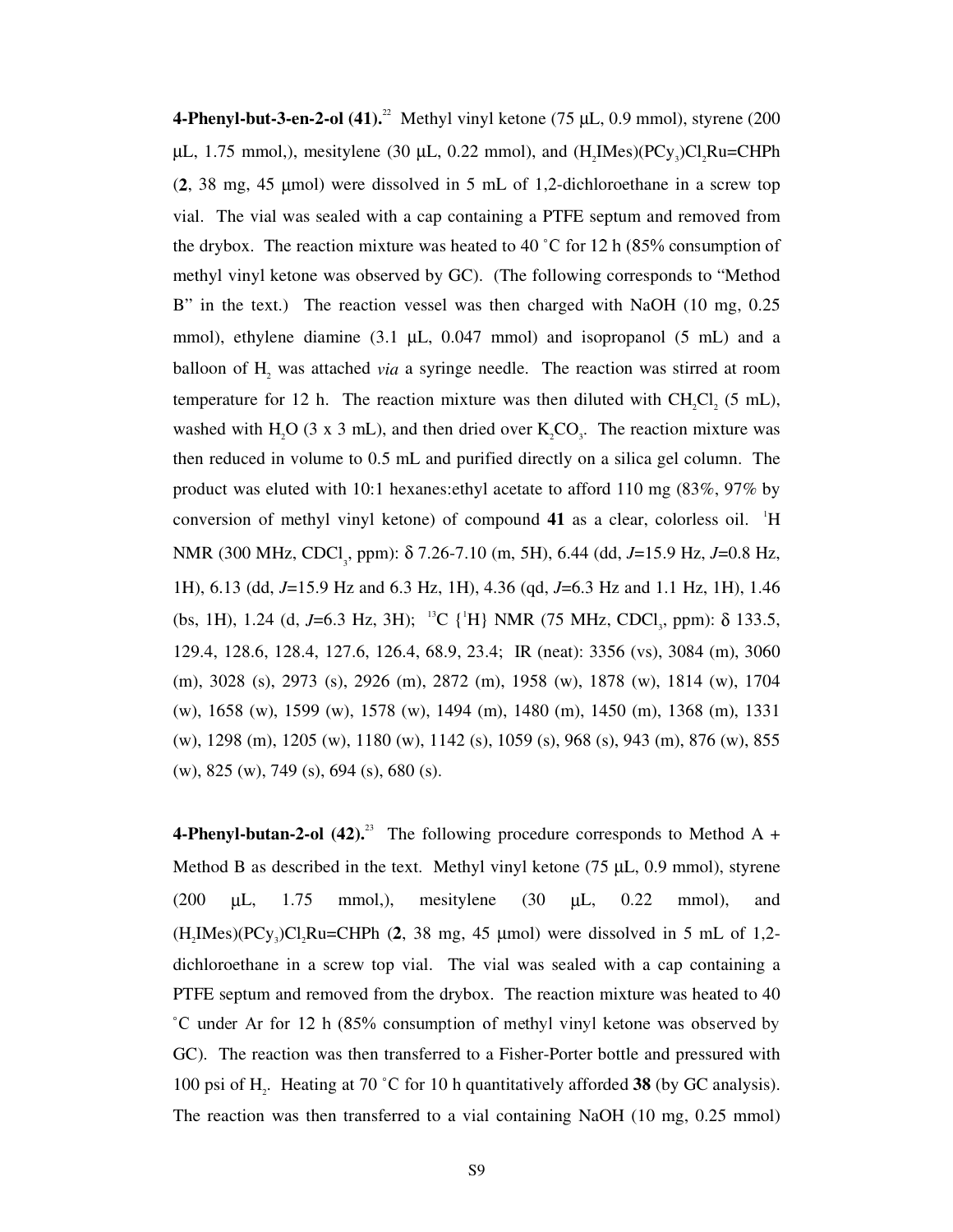ethylene diamine  $(3.1 \mu L, 0.047 \text{ mmol})$  and isopropanol  $(5 \text{ mL})$  and sealed with a cap containing a PTFE septum. A balloon of  $H_2$  was attached *via* syringe and the reaction was stirred at room temperature for 12 h. The reaction mixture was then diluted with  $CH_2Cl_2$  (5 mL), washed with H<sub>2</sub>O (3 x 3 mL), and then dried over  $K_2CO_3$ . Purification by column chromatography (silica gel, hexanes/ethyl acetate as eluent) afforded 41 mg (30%) of compound **42**.

Alternatively, after cross metathesis between methyl vinyl ketone and styrene, the reaction was transferred to a Fisher-Porter bottle containing NaOH (10 mg, 0.25 mmol), ethylene diamine  $(3.1 \mu L, 0.047 \text{ mmol})$  and isopropanol  $(5 \text{ mL})$ . The flask was pressured with 100 psi of  $H_2$  and heated to 70 °C for 10 h to afford compound **42** in 30% yield. <sup>1</sup>H NMR (300 MHz, CDCl<sub>3</sub>, ppm): δ 7.22-7.07 (m, 5H), 3.74 (d, *J*=6.3 Hz, 2H), 3.39 (s, 1H), 2.72-2.53 (m, 2H), 1.72-1.64 (m, 2H), 1.14 (d, *J*= 6.3 Hz, 3H); <sup>13</sup>C {<sup>1</sup>H} NMR (75 MHz, CDCl<sub>3</sub>, ppm): δ 142.2, 128.6, 128.5, 126.0, 67.7, 41.1, 32.4, 23.8; IR (neat): 3416 (vs), 3087 (m), 3083 (m), 2967 (s), 2928 (s), 1959 (w), 1812 (w), 1637 (s), 1604 (m), 1496 (m), 1479 (w), 1454 (m), 1375 (m), 1311 (w), 1080 (w), 1129 (s), 1082 (w), 1055 (m), 1032 (m), 955 (w), 935 (w), 907 (w), 856 (w), 746 (w), 699 (w), 679 (w).

**Cyclohept-4-enol (43).<sup>24</sup>** In a N<sub>2</sub>-filled drybox, 1,8-nonadien-5-one (6, 60 mg, 0.43) mmol), mesitylene (15  $\mu$ L, 0.11 mmol), and (H<sub>2</sub>IMes)(PCy<sub>3</sub>)Cl<sub>2</sub>Ru=CHPh (2, 10 mg, 12 µmol) were dissolved in 25 mL of 1,2-dichloroethane in a screw top vial. The vial was sealed with a cap containing a PTFE septum and removed from the drybox. The reaction mixture was heated under Ar to 40 °C for 3 h  $(93\%$  consumption of starting material was observed by GC). The reaction was transferred to a two-neck round bottom flask containing  $K_2CO_3$  (20 mg, 0.14 mmol) and isopropanol (20 mL) and equipped with a reflux condenser. The reaction was refluxed for 3 days to afford a 60% yield of cyclohept-4-enol (**43**) (by GC/GC-MS analysis).

Acetic acid 7-oxo-oct-5-enyl ester  $(35)$ . A screw-top vial was charged with 3buten-2-ol (200 µL, 2.31 mmol), 5-acetoxy-1-hexene (165 mg, 1.16 mmol), mesitylene (50  $\mu$ L, 0.35 mmol), and (H<sub>2</sub>IMes)(PCy<sub>3</sub>)Cl<sub>3</sub>Ru=CHPh (2, 50 mg, 59 µmol) and dissolved in 6 mL of 1,2-dichloroethane. The vial was sealed with a cap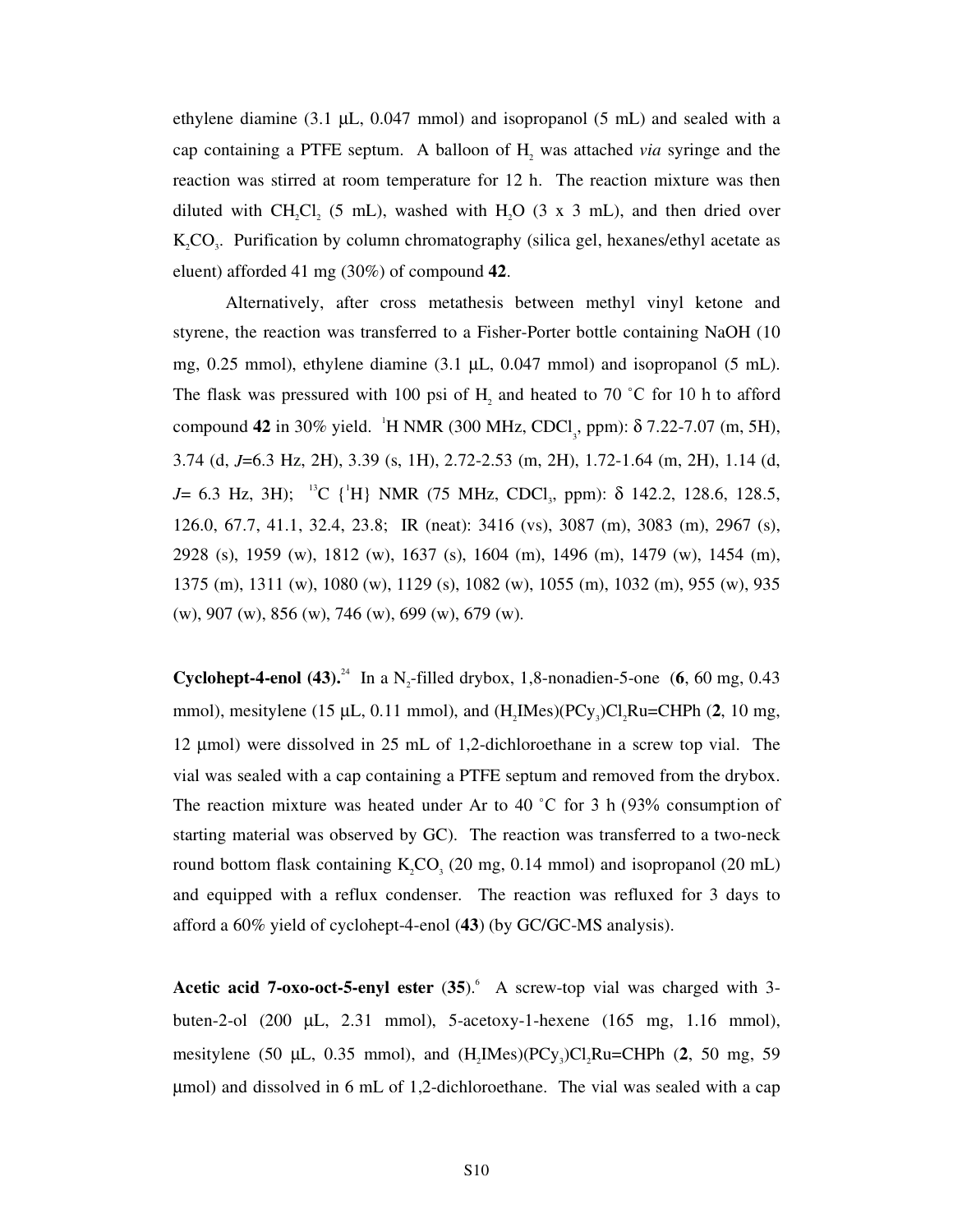containing a PTFE septum and removed from the drybox. Heating the reaction mixture to 40 °C under Ar for 8 h afforded alcohol  $44^{25}$  (89% conversion as determined by GC). The reaction was then transferred to a two-neck round bottom flask containing NaOH (10 mg, 0.25 mmol) and 3-pentanone (20 mL) and equipped with a reflux condenser. After heating the reaction to reflux for 3 days, the solvent was removed and the reaction was purified using column chromatography (silica gel, hexanes/EtOAc as eluent) to afford 164 mg of acetic acid 7-oxo-oct-5-enyl ester (35)<sup>6</sup> in 86% yield. <sup>1</sup>H NMR (300 MHz, CDCl<sub>3</sub>, ppm): δ 6.78 (dt, *J*=15.9 Hz and 6.9 Hz, 1H), 6.07 (dt, *J*=15.9 Hz and 1.4 Hz, 1H), 4.07 (t, *J*=6.3 Hz, 1H), 2.27-2.21 (m, 2H), 2.24 (s, 3H), 2.04 (s, 3H), 1.72-1.48 (m, 4H); <sup>13</sup>C {<sup>1</sup>H} NMR (75 MHz, CDCl<sub>3</sub>, ppm): δ 198.4, 171.0, 147.4, 131.5, 64.0, 32.0, 28.2, 27.0, 24.5, 21.1.

**(***R***)-3-Methyl-1-cyclopentadecanone or (***R***)-(-)-Muscone**.  $(6R)$ -2,6-Dimethyl-2,17-octadecadien-8-ol<sup>26</sup> (44) (50 mg, 0.17 mmol), mesitylene (10  $\mu$ L, 0.072 mmol), and  $(H_2$ IMes $)(PCy_3)Cl_2$ Ru=CHPh  $(2, 10 \text{ mg}, 12 \text{ \mu}$ mol) were dissolved in 200 mL 1,2dichloroethane in a 500 mL round bottom flask. The reaction was heated to 50 °C for 12 h (74% conversion to RCM product  $45$ ,<sup>26</sup> monitored by GC). The flask was then charged with NaOH (10 mg, 0.25 mmol) and 3-pentanone (50 mL) and equipped with a reflux condenser. The reaction was heated to reflux for 1 d (76% conversion to the oxidized product  $(R)$ -3-methylcyclopentadec-6-en-1-one  $(46)$ ,<sup>26</sup> by GC) and then cooled to room temperature. The reaction mixture was transferred to a Parr bomb, pressured to 800 psi with  $H_2$ , and heated to 80 °C for 1 d (quantitative conversion to (*R*)-Muscone, by GC). After cooling to room temperature, the reaction mixture was washed with H<sub>2</sub>O (3 x 30 mL) and then dried over MgSO<sub>4</sub>. Purification by column chromatography (silica gel, hexanes/ethyl acetate as eluent) afforded 29 mg (56% overall isolated yield from **44**) of (*R*)-(-)-Muscone as a fragrant, colorless oil. Higher overall yields (75%) of (*R*)-(-)-Muscone were obtained from (6*R*)-2,6 dimethyloctadeca-2,17-octadien-8-one<sup>26</sup> (obtained *via* Jones oxidation of 44) using the general tandem RCM – hydrogenation protocol described above.  $[\alpha]_p = -12.3$  (*c* 0.9 in CH<sub>3</sub>OH) (lit.<sup>27</sup> –12.5 in CH<sub>3</sub>OH); <sup>1</sup>H NMR (300 MHz, CDCl<sub>3</sub>, ppm): δ 2.45– 2.38 (m, 3H), 2.18 (dd, *J*=15.1 Hz and 5.2 Hz, 1H), 2.12-1.88 (bm, 1H), 1.50-1.75 (bm, 2H), 1.1-1.5 (bs, 20H), 0.93 (d, J=6.6 Hz, 3H); <sup>13</sup>C {<sup>1</sup>H} NMR (75 MHz,